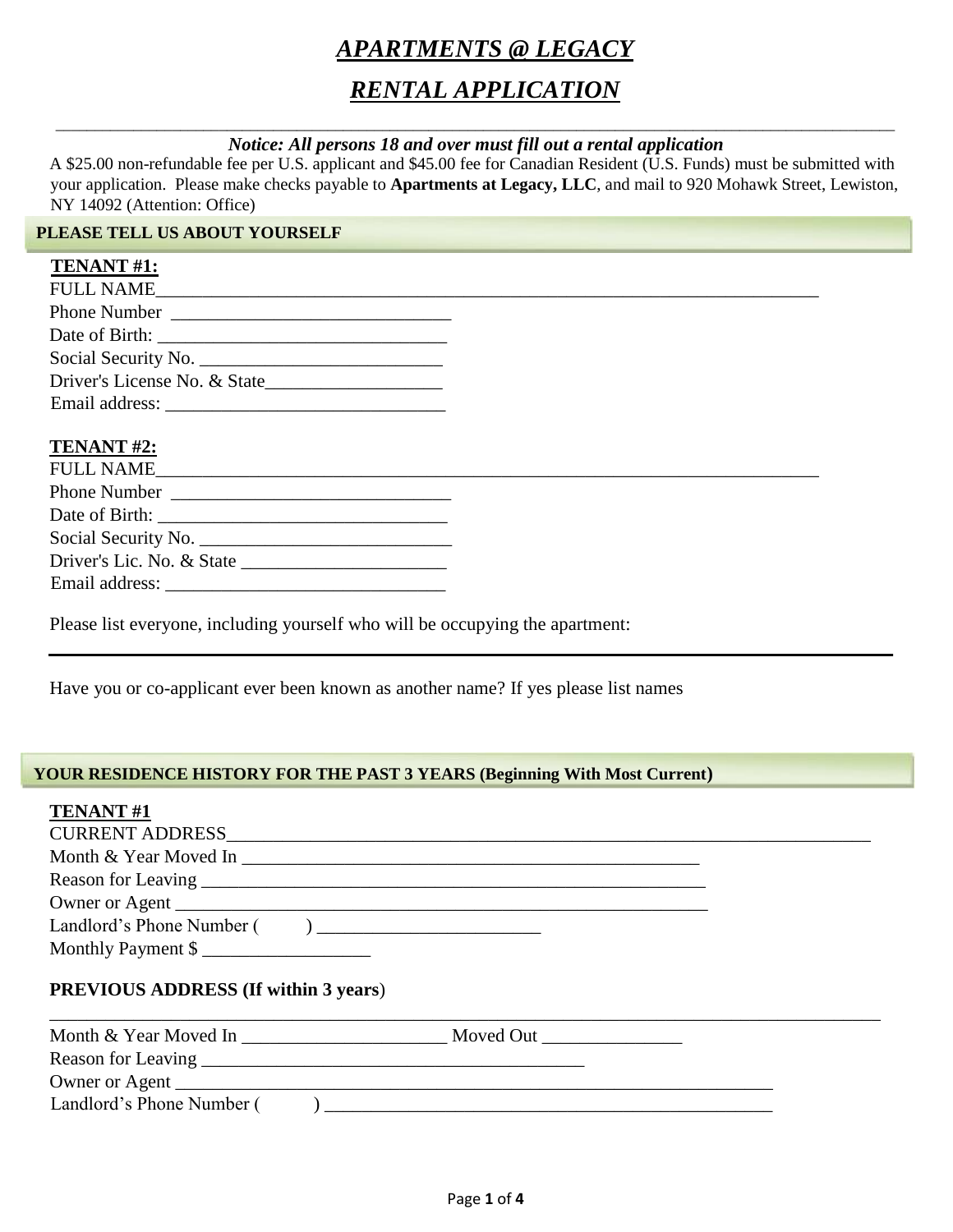| TENANT #2:                                                                                                    |                                                                                                                      |
|---------------------------------------------------------------------------------------------------------------|----------------------------------------------------------------------------------------------------------------------|
|                                                                                                               |                                                                                                                      |
| Month & Year Moved In                                                                                         |                                                                                                                      |
|                                                                                                               |                                                                                                                      |
| Owner or Agent                                                                                                |                                                                                                                      |
|                                                                                                               |                                                                                                                      |
| Monthly Payment \$                                                                                            |                                                                                                                      |
| <b>PREVIOUS ADDRESS (If within 3 years)</b>                                                                   |                                                                                                                      |
|                                                                                                               |                                                                                                                      |
|                                                                                                               |                                                                                                                      |
|                                                                                                               |                                                                                                                      |
|                                                                                                               |                                                                                                                      |
|                                                                                                               |                                                                                                                      |
| YOUR EMPLOYMENT INFORMATION                                                                                   | <u> 1990 - Jan James James James James James James James James James James James James James James James James J</u> |
| <b>TENANT#1</b>                                                                                               |                                                                                                                      |
| YOUR STATUS: Employed Full-Time Employed Part-Time Student Retired Not Employed                               |                                                                                                                      |
|                                                                                                               |                                                                                                                      |
|                                                                                                               |                                                                                                                      |
|                                                                                                               |                                                                                                                      |
|                                                                                                               |                                                                                                                      |
|                                                                                                               |                                                                                                                      |
|                                                                                                               |                                                                                                                      |
| Additional Monthly Income \$                                                                                  |                                                                                                                      |
|                                                                                                               |                                                                                                                      |
|                                                                                                               |                                                                                                                      |
|                                                                                                               |                                                                                                                      |
|                                                                                                               | $From ________ To ________ Po-$                                                                                      |
| Supervisor Supervisor Supervisor Supervisor Supervisor Supervisor Supervisor Supervisor Supervisor Supervisor |                                                                                                                      |
|                                                                                                               |                                                                                                                      |
| <b>TENANT #2:</b>                                                                                             |                                                                                                                      |
| YOUR STATUS: Employed Full-Time Employed Part-Time Student Retired Not Employed                               |                                                                                                                      |
|                                                                                                               | <b>CURRENT EMPLOYER</b> (Or Most Recent)                                                                             |
|                                                                                                               |                                                                                                                      |
|                                                                                                               |                                                                                                                      |
|                                                                                                               |                                                                                                                      |
|                                                                                                               |                                                                                                                      |
|                                                                                                               |                                                                                                                      |
| Additional Monthly Income \$                                                                                  |                                                                                                                      |
|                                                                                                               |                                                                                                                      |
| <b>PREVIOUS EMPLOYER</b>                                                                                      | Phone                                                                                                                |

| Address    |   |          |  |
|------------|---|----------|--|
| From       | ᅲ | Position |  |
| Supervisor |   |          |  |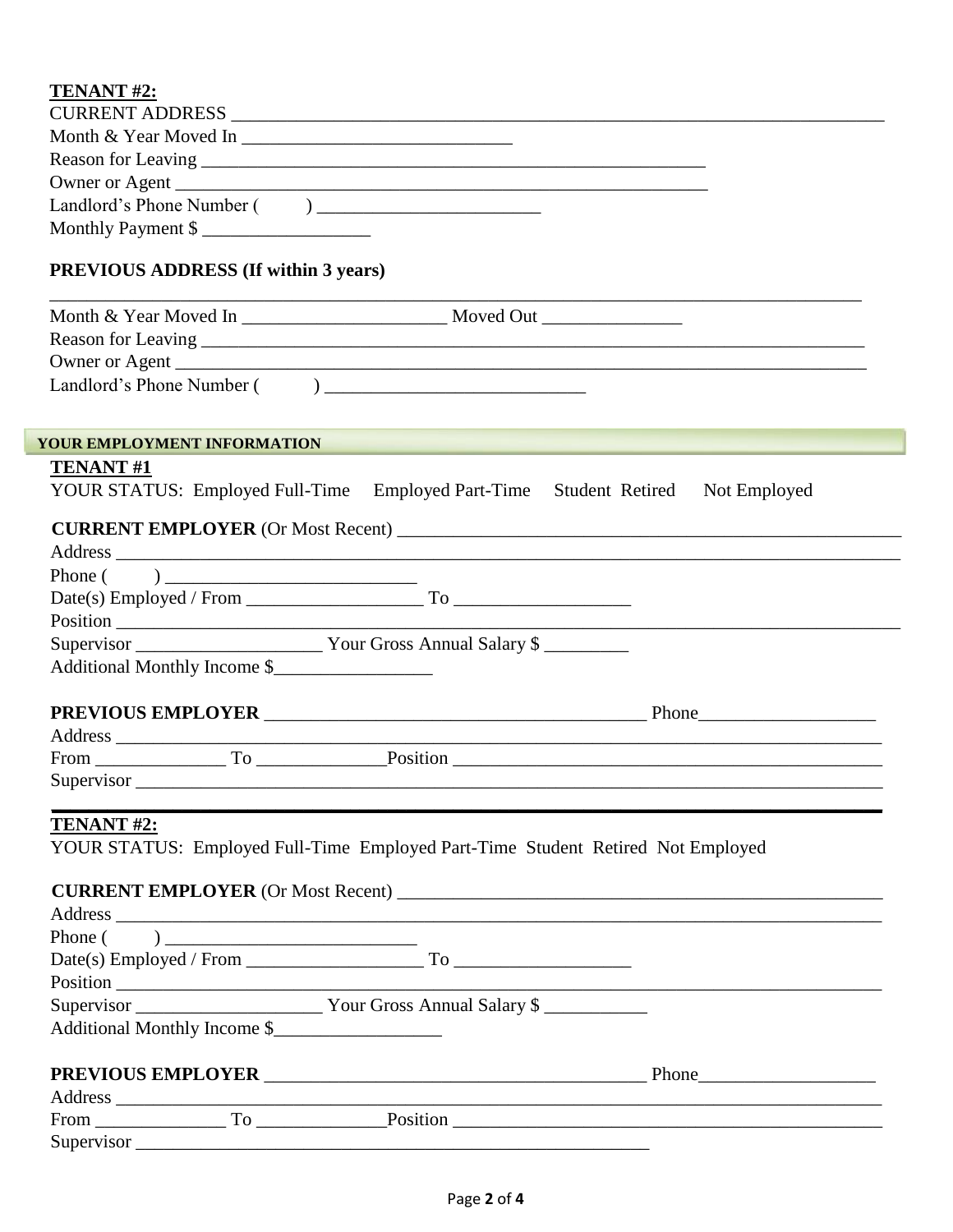If there are other sources of income you would like us to consider, please list income, source and person (Banker, Employer, etc.) who we could contact for confirmation. You do NOT have to reveal alimony, child support or spouse's annual income unless you want us to consider it in this application.

**Amount \$ \_\_\_\_\_\_\_\_\_\_\_\_\_\_\_\_\_\_\_\_\_\_\_\_\_\_\_\_\_\_\_\_\_\_\_\_\_ Source \_\_\_\_\_\_\_\_\_\_\_\_\_\_\_\_\_\_\_\_\_\_\_\_\_\_\_\_\_\_\_\_\_\_\_\_\_\_\_\_\_\_** 

Income Verification Required

## **PLEASE LIST YOUR BANK AND CREDIT REFERENCES**

| <b>YOUR BANK(S)</b> | <b>City-State/Branch</b> | <b>Telephone</b>                                                                             |
|---------------------|--------------------------|----------------------------------------------------------------------------------------------|
|                     |                          |                                                                                              |
|                     |                          |                                                                                              |
|                     |                          | <b>TOTAL NUMBER OF VEHICLES (Including Company Vehicles) Maximum of 1 vehicle per driver</b> |
|                     |                          | Make/Model Year Color                                                                        |
| Plate No./State     |                          |                                                                                              |
| Make/Model          |                          | Year Color                                                                                   |
| Plate No./State     |                          |                                                                                              |

#### **HAVE YOU OR CO-APPLICANT EVER IN ANY STATE IN THE UNITED STATES:**

| Been sued for non-payment of rent? Yes No                                                                      |  |        |  |
|----------------------------------------------------------------------------------------------------------------|--|--------|--|
| Been evicted or asked to move out? Yes No Broken a Rental Agreement or Lease? Yes No                           |  |        |  |
| Been sued for damage to property? Yes No Declared Bankruptcy?                                                  |  | Yes No |  |
| Ever been convicted of a felony? Yes No If yes please provide conviction information and date of conviction.   |  |        |  |
| Ever been convicted of any drug related crime? Yes No If yes please provide conviction information and date of |  |        |  |
| conviction.                                                                                                    |  |        |  |

**\_\_\_\_\_\_\_\_\_\_\_\_\_\_\_\_\_\_\_\_\_\_\_\_\_\_\_\_\_\_\_\_\_\_\_\_\_\_\_\_\_\_\_\_\_\_\_\_\_\_\_\_\_\_\_\_\_\_\_\_\_\_\_\_\_\_\_\_\_\_\_\_\_\_\_\_\_\_\_\_\_\_\_\_\_\_\_\_\_\_\_\_\_\_\_\_\_\_\_**

### **EMERGENCY CONTACTS:**

| Name: | Relationship | Phone: | E-mail: |
|-------|--------------|--------|---------|
|       |              |        |         |
| Name: | Relationship | Phone: | E-mail: |
| Name: | Relationship | Phone: | E-mail: |

Upon acceptance of this application, I will have five (5) business days to submit a NON-REFUNDABLE Security Deposit in the form of a check or money order, equal to one month's rent. If I fail to execute a 12 month lease for the above described premises, within five business days after approval of Lease by Apartments @ Legacy, the Security Deposit will be forfeited as liquidated damages in payment for the Agent's time and effort in processing my inquiry and application as well as lost marketing time.

I hereby apply to lease the above described premises for the term and upon the conditions above set forth and agree that the rental is to be payable the 1st day of each month. As an inducement to the owner of the property or his agent to accept this application, I warrant that all statements above set forth are true; however, should any statement made above be a misrepresentation or not a true statement of fact the owner or his agent may reject, without stating any reason for so doing, the applicant, thereby waiving any claim for damages by reason of non-acceptance. I hereby deposit a NON-REFUNDABLE application fee in the amount of \$25.00 per U.S. applicant and \$45.00 per Canadian resident.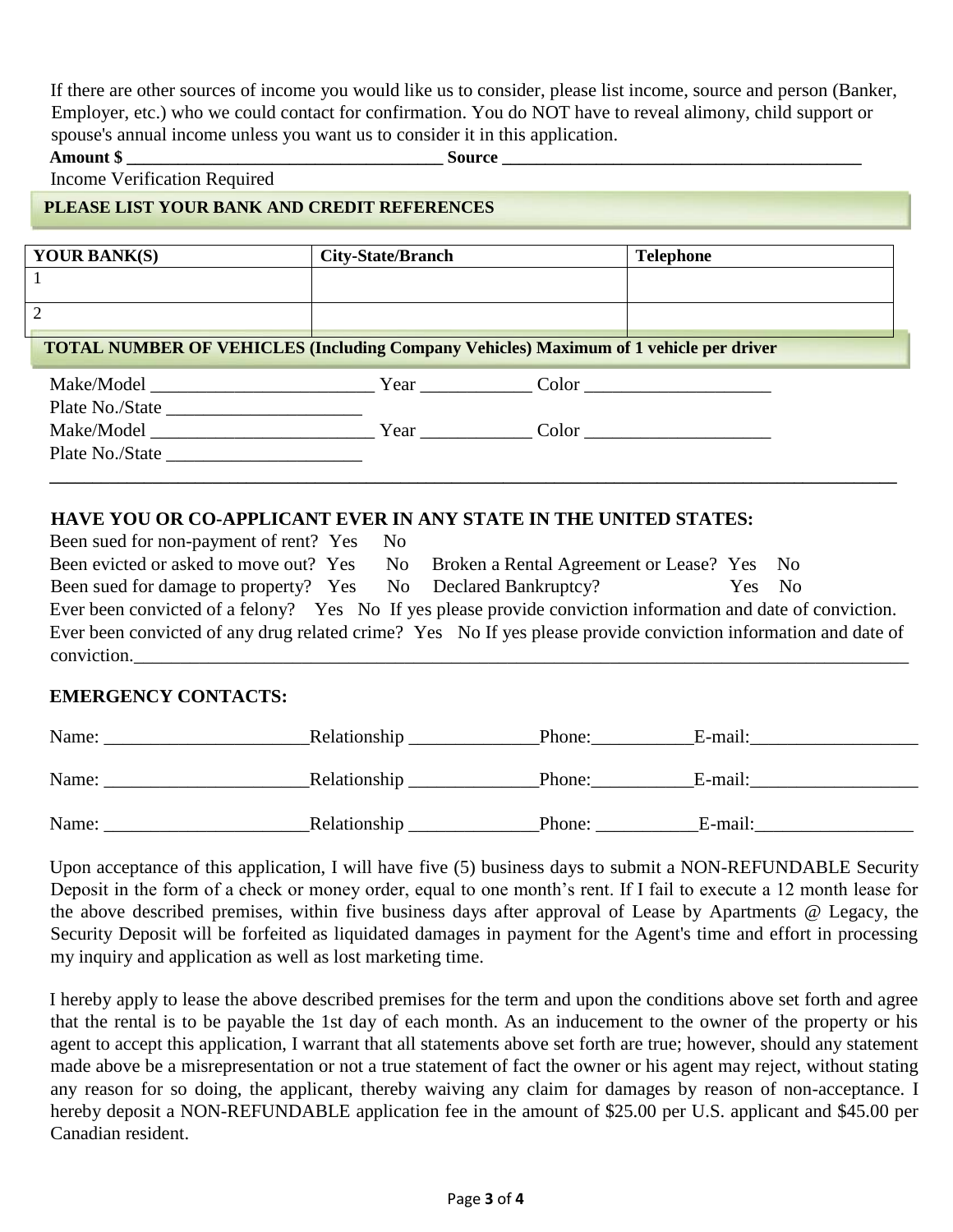I consent to allow Apartments @ Legacy through its agents and employees to obtain and verify my credit information, criminal history, investigate consumer report, employment, income and landlord references, for the sole purpose of determining whether or not to lease me an apartment. I understand that should I lease an apartment, Apartments @ Legacy shall have a continuing right to review those items in addition to my residency information from any source and may exchange credit information with consumer reporting agencies. I also affirm that this application is true and accurate. I understand that if the above information provided proves false, it will be deemed an event of default under any such lease, or renewal and Apartments @ Legacy may cancel and annul any lease given in reliance upon such information.

\_\_\_\_\_\_\_\_\_\_\_\_\_\_\_\_\_\_\_\_\_\_\_\_\_\_\_\_\_\_\_\_\_\_\_\_\_\_\_\_\_\_\_\_\_\_\_\_\_\_\_\_\_\_\_\_\_\_\_\_\_\_\_\_\_\_\_\_\_\_\_\_\_\_\_\_\_\_\_\_\_

\_\_\_\_\_\_\_\_\_\_\_\_\_\_\_\_\_\_\_\_\_\_\_\_\_\_\_\_\_\_\_\_\_\_\_\_\_\_\_\_\_\_\_\_\_\_\_\_\_\_\_\_\_\_\_\_\_\_\_\_\_\_\_\_\_\_\_\_\_\_\_\_\_\_\_\_\_\_\_\_\_

\_\_\_\_\_\_\_\_\_\_\_\_\_\_\_\_\_\_\_\_\_\_\_\_\_\_\_\_\_\_\_\_\_\_\_\_\_\_\_\_\_\_\_\_\_\_\_\_\_\_\_\_\_\_\_\_\_\_\_\_\_\_\_\_\_\_\_\_\_\_\_\_\_\_\_\_\_\_

### **TENANT #1 SIGNATURE**:

Date:

**TENANT #2 SIGNATURE:**

Date:

**MANAGER/AGENT SIGNATURE**:

## **OFFICE USE ONLY**

| DECLINED: |  |
|-----------|--|
|           |  |
|           |  |
|           |  |